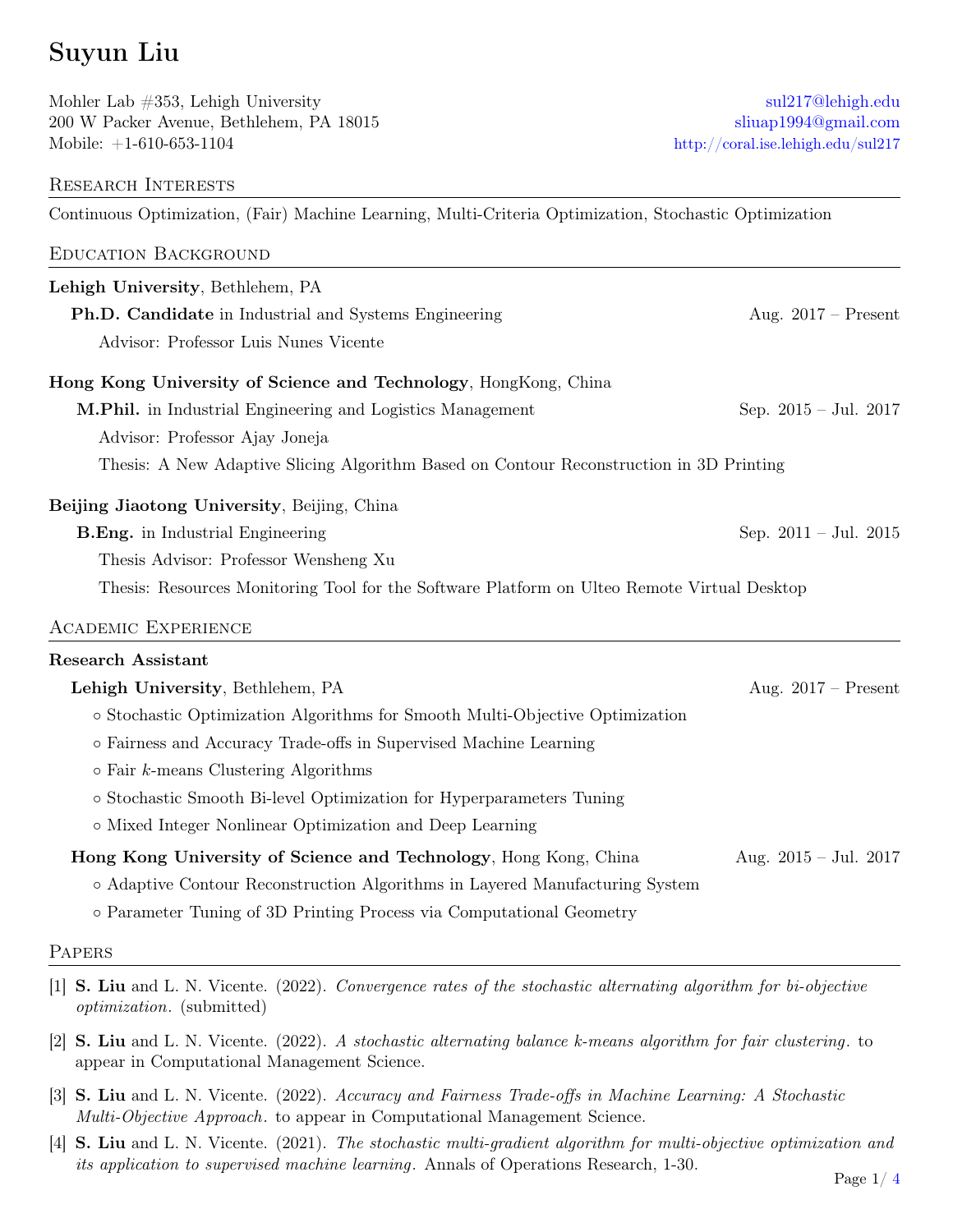- [1] INFORMS Annual Meeting 2021: Virtual. A Stochastic Alternating Balance k-Means Algorithm for Fair Clustering.. (presentation)
- [2] MOPTA 2021: Lehigh University, Bethlehem, PA. A Stochastic Alternating Balance k-Means Algorithm for Fair Clustering. (presentation and session chair of Fairness in ML and optimization)
- [3] INFORMS Annual Meeting 2020: Virtual. Accuracy and Fairness Trade-offs in Machine Learning: A Stochastic Multi-Objective Approach. (presentation)
- [4] INFORMS Annual Meeting 2019: Seattle, WA. The Stochastic Multi-Gradient Algorithm for Multi-Objective Optimization and its Application to Supervised Machine Learning. (presentation)
- [5] MOPTA 2019: Lehigh University, Bethlehem, PA. The Stochastic Multi-Gradient Algorithm for Multi-Objective Optimization and its Application to Supervised Machine Learning. (presentation)
- [6] 12th Annual Machine Learning Symposium: New York, NY. (attendance)
- [7] DIMACS/MOPTA 2018: Lehigh University, Bethlehem, PA. (summer school and conference attendance)
- [8] MOPTA 2017: Lehigh University, Bethlehem, PA. (attendance)

#### Industrial Internships

#### Amazon, San Francisco, California

#### Applied Scientist Intern at Alexa Local Information Team Sep. 2021 – Dec. 2021

- Conducted optimization in geographically supplemental language models for enhancing local POIs recognition performance in the hybrid and end-to-end Automatic Speech Recognition (ASR) systems
- Designed a generic data pre-processing and optimization pipeline and developed a learn to rank heuristic algorithm for fine-tuning weights in local language models built with customized local POIs

#### Autodesk, San Francisco, California

#### Machine Learning Engineering Intern at AutoCAD Machine Learning Team Jul. 2021 – Aug. 2021

- Conducted command sequences n-gram analysis to facilitate curated macro promotion, trained word2vec and GloVe language models to identify similar command sequences (NLP)
- Designed convolutional neural network autoencoder for geometry embedding and geometry block recommendations. Achieved more than 90% accuracy in the top two nearest geometries

#### SAS Institute Inc., Cary, North Carolina

### Graduate Intern in Analytics  $R\&D /$  Scientific Computing Group May. 2020 – Aug. 2020

- Improved Hidden Markov Models using Black-Box optimization solver instead of the multi-start mode (CASL)
- Proposed three promising tuning configurations and conducted numerical experiments for RS-AR models
- Saved 50-90% time in finding the best model and parameters while achieving the same or less AIC errors

#### Sinotrans Air Transportation Development Co., Ltd, Beijing China

#### Data Analyst Jul. 2014 – Sep. 2014

- Optimize the workflow of the Export department at North branch
- Collected and visualized operation data from the CA/BGS cargo consignment centers (MySQL, High charts)
- Conducted data analysis and lean improvement to identify bottlenecks and reduce idle time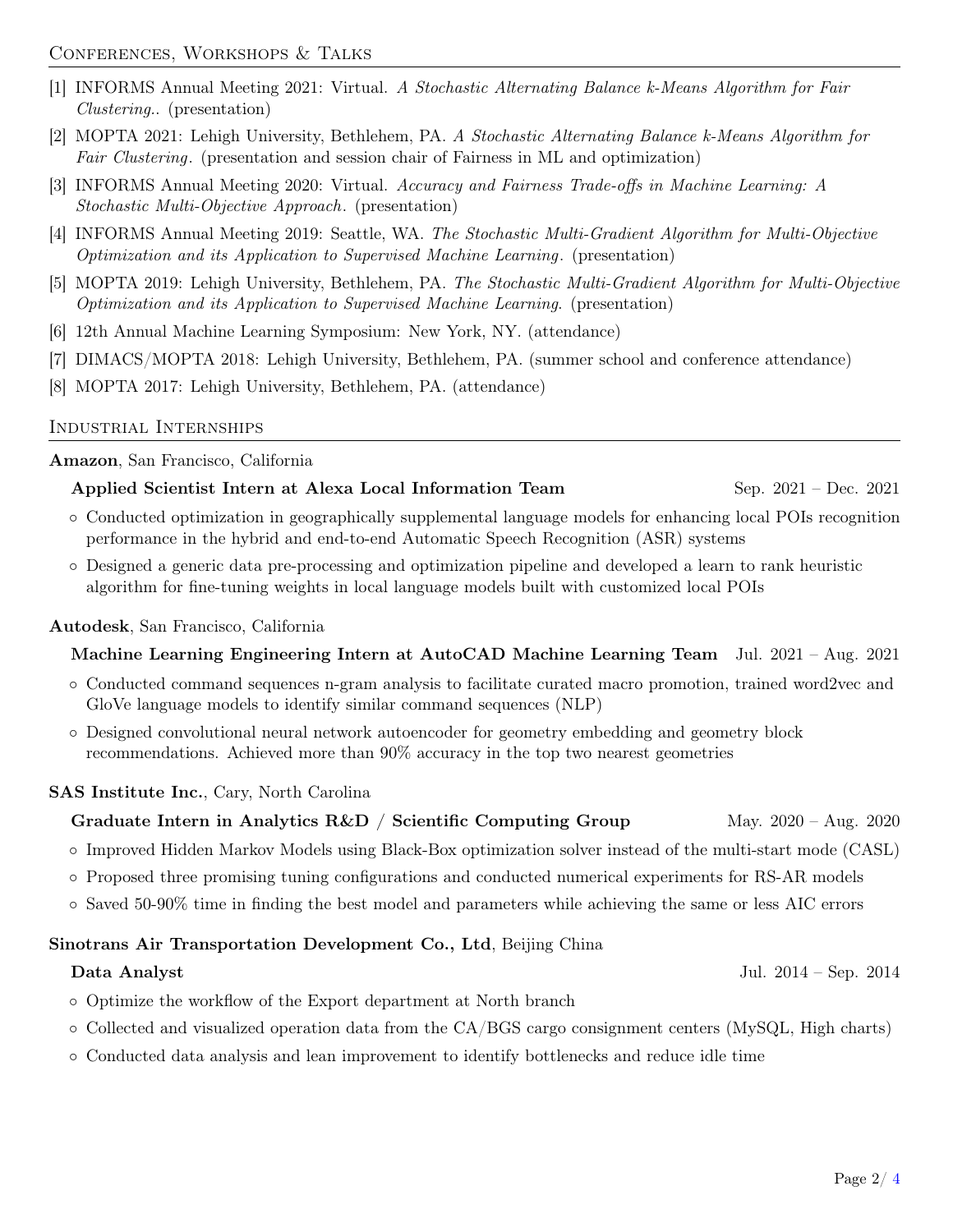| <b>COURSE PROJECTS</b>                                                                                                                                                                        |                  |
|-----------------------------------------------------------------------------------------------------------------------------------------------------------------------------------------------|------------------|
| [1] Data Mining for Machine Learning Applications                                                                                                                                             | 2019 Fall        |
| Course: Mining of Large Datasets (ISE467)                                                                                                                                                     |                  |
| Large-scale data processing and distributed computing, Clustering, Classification and Recommendation<br>(Apache Spark, Python)                                                                |                  |
| [2] Parallel Dijkstra's Shortest Path Algorithm                                                                                                                                               | 2018 Fall        |
| Course: Computational Methods in Optimization (ISE407)                                                                                                                                        |                  |
| Parallel Dijkstra's Algorithm Implementation for the Single Source Shortest Path Problem $(C++, MPI)$                                                                                         |                  |
| [3] Preprocessing in Symphony                                                                                                                                                                 | 2018 Spring      |
| Course: Discrete Optimization (ISE418)                                                                                                                                                        |                  |
| Evaluate and improve preprocessing module for Branch & Bound in Symphony $(C++)$                                                                                                              |                  |
| Geometry Rendering, Lighting, and Shading<br> 4                                                                                                                                               | 2016 Fall        |
| Course: Advanced Computer Graphics (COMP5411)                                                                                                                                                 |                  |
| Manipulate geometry, design animation, and render 3D model $(C++, HTML5)$                                                                                                                     |                  |
| [5] Resource Monitoring Platform for Remote Desktops                                                                                                                                          | $2014 - 2015$    |
| Undergraduate Final Year Project                                                                                                                                                              |                  |
| Design, develop and optimize a resource monitoring tool for the software resource platform based on<br>Ulteo remote virtual desktop (PHP, Linux, Vmware workstation, Rank 1 in IE department) |                  |
| [6] Daily Expenses Notebook                                                                                                                                                                   | 2012 Fall        |
| Course: Information Management System                                                                                                                                                         |                  |
| Build a web system for recording and visualizing daily expenses (Java, MySQL, Apache Tomcat,<br>High charts)                                                                                  |                  |
| Laboratory Facilities Web-based Management System<br> 7                                                                                                                                       | $2012 - 2013$    |
| University Innovative Training Program                                                                                                                                                        |                  |
| Design and develop a Web-based monitoring and reservation system for university laboratory<br>facilities management and maintenance $(C#$ , FineUI, Awarded as a National-level Project)      |                  |
| <b>TEACHING EXPERIENCE</b>                                                                                                                                                                    |                  |
| <b>Teaching Assistant</b>                                                                                                                                                                     |                  |
| Lehigh University, Bethlehem, PA                                                                                                                                                              |                  |
| $\circ$ Introduction to Deterministic Optimization Models in Operations Research (ISE 240)                                                                                                    | Spring 2022      |
| o Introduction to Deterministic Optimization Models in Operations Research (ISE 240)                                                                                                          | <b>Fall 2018</b> |
| $\circ$ Introduction to Deterministic Optimization Models in Operations Research (ISE 240)                                                                                                    | Spring 2018      |
| o Game Theory (ISE 358)                                                                                                                                                                       | Fall 2017        |
| o Planning and Scheduling in Manufacturing and Services (ISE 419)                                                                                                                             | Fall 2017        |
|                                                                                                                                                                                               |                  |

## Hong Kong University of Science and Technology, Hong Kong, China

| o Transportation System (IELM3901)                   | Spring $2017$ |
|------------------------------------------------------|---------------|
| o Product Design and Lifecycle Management (IELM4170) | Spring $2016$ |
| o Transportation System (IELM3901)                   | Spring $2016$ |